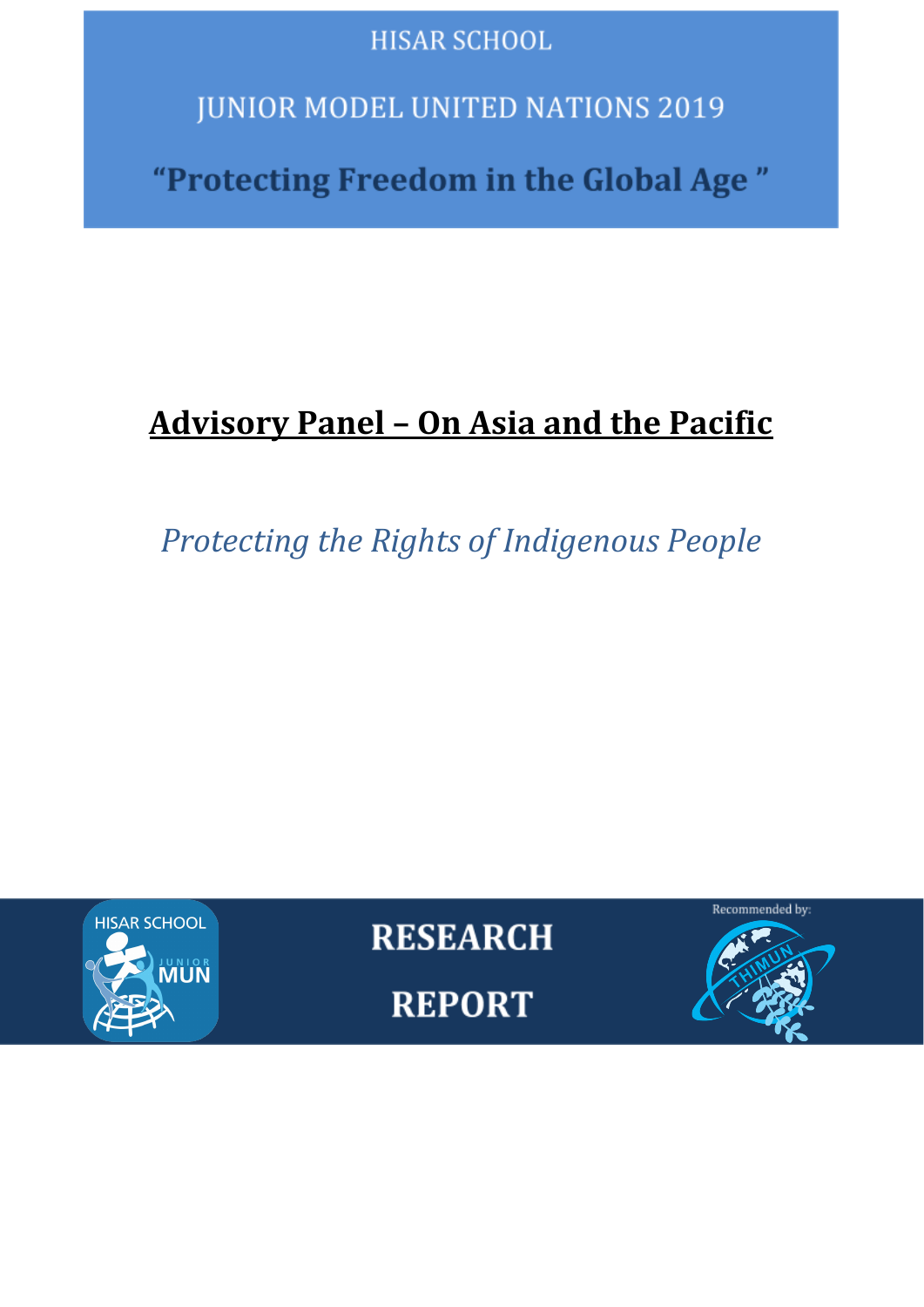**Forum:** Advisory Panel – On Asia and the Pacific

**Issue:** Protecting the rights of indigenous people

## **Student Officer:** Kamil Özkan

### **Introduction**

On July 23rd, 2019, the dead body of Emyra Wajãpi, the tribal leader of the Amazon forest was found in Amapa, Brazil. This news came as a shock following Brazilian President Jair Bolsonaro's Amazon Agenda, calling for the rainforest to be opened for mining as well as his appointment of Marcelo Xavier da Silva, a former police officer linked with agribusiness, as the head of the country's indigenous agency Funai ("Bolsonaro pick for Funai Agency"). The recent developments in Brazil raised questions and concerns about the indigenous people, ethnic groups that are the original settlers of a region that form strong connections with it, and the lack of protection that this situation has proven them to have.



Economist's August 2019 issue front cover depicting the the recent developments and its implications to the Amazon Rainforest.

The rapidly changing world and the inability of adaptation of the United Nations (UN) Declaration on the Rights of Indigenous People (UNDRIP)

has resulted in violations of these people's rights, and has put them in a dangerous position. The distinct way of living indigenous people have is under the threat of extinction, their freedom hindered as the world becomes more globalised, and as countries adapt their governmental bodies in response to it. It is upon Member States to protect the rights of indigenous people in the global age we are living in, threatening them day after day.

### **Definition of Key Terms**

**Self-determination:** "Article 1 of the International Covenant on Civil and Political Rights (ICCPR) and of the International Covenant on Economic, Social and Cultural Rights state that "all people have the right of self-determination" ("Right to Self Determination"). This means that all people have the right to determine their political status and accordingly "pursue their economic, social and cultural development". This right is protected by the Charter of the United Nations. "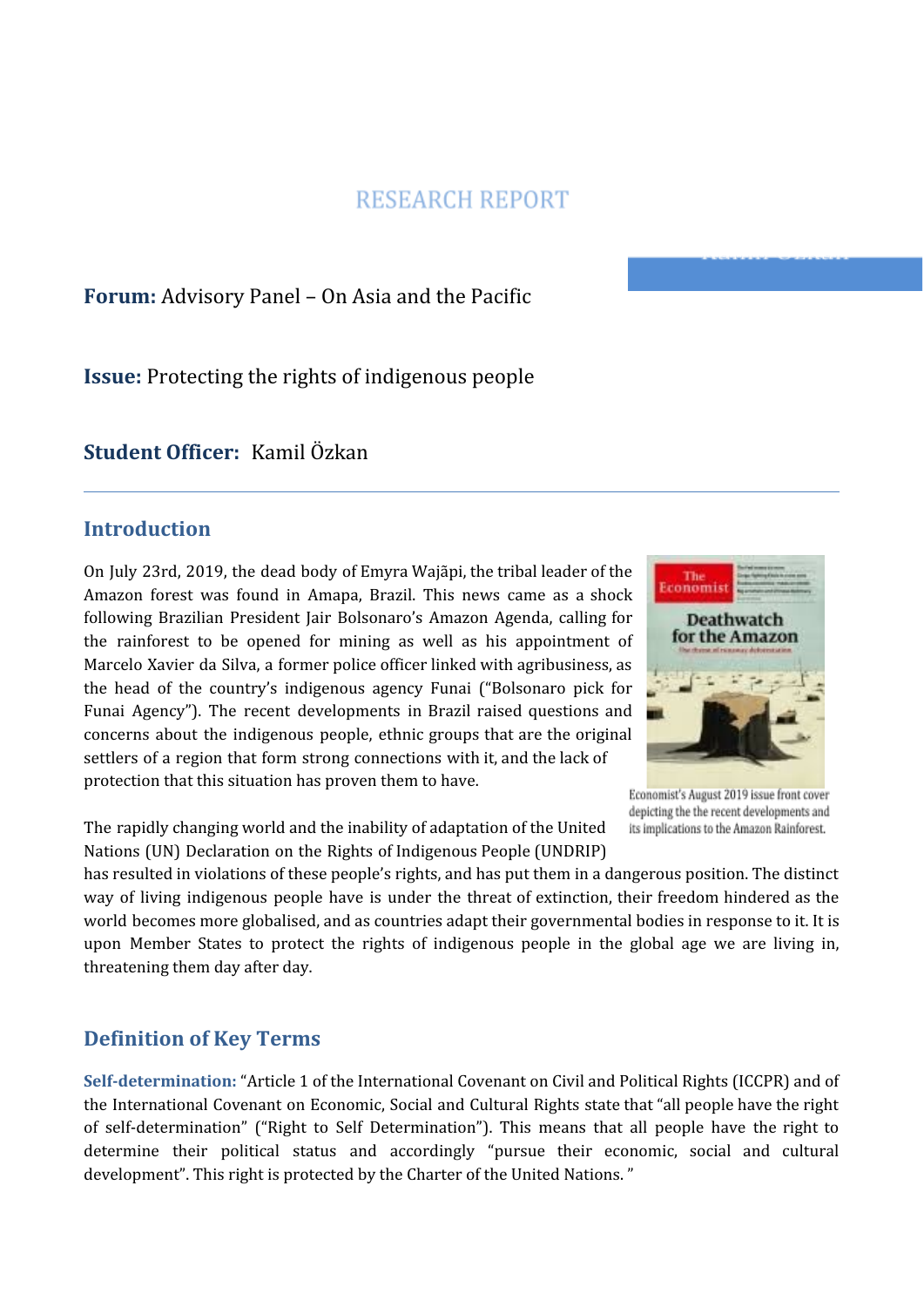**Discrimination:** The United Nations Educational, Scientific and Cultural Organisation defines discrimination as "any distinction, exclusion, restriction or preference based on race, colour, descent or national or ethnic origin which has the purpose or effect of nullifying or impairing the recognition, enjoyment or exercise, on an equal footing, of human rights and fundamental freedoms in the political, economic, social, cultural or any other field of public life" ("The International Convention on the Elimination"). Indigenous populations are affected by discrimination directly and indirectly, and it is considered the root of the injustice indigenous people face today.

**Indigenous:** The term "indigenous" has not been defined, but the UN has introduced characteristics which identify indigenous people. Some of the characteristics include to be self-characterized, have strong relations with the surrounding nature and its resources, be targeted by marginalization and discrimination. The remaining characteristics can be found on the UN website. The lack of a proper definition causes severe problems in the legal systems of Member States, elaborated in the following sections.

### **General Overview**

Every year, the 9th of August is dedicated as the International Day of the World's Indigenous Peoples, and so comes numerous unilateral yet monophonic reports and statements from numerous international and intergovernmental organizations, including the bodies of the United Nations. All statements commends the efforts of the UN Member States in the adaptation of then UNDRIP, but admit the long process awaiting them to fulfill its requirements, and therefore fully protect the rights of indigenous people. In order to fulfill UNDRIP, and adjust it to the current problems undermining the rights of indigenous people, being knowledgeable about the history as well as the types of injustices and human rights violations indigenous people face is vital. After all, one statement says it all: "Protecting the rights […] of indigenous peoples is protecting everyone's rights" ("Protecting Rights and Dignity").

#### **Dispossession of Land**

In a UN factsheet for the Permanent Forum on Indigenous Issues, it states that "[the indigenous people] have a special relation to and use of their traditional land" by which they "possess invaluable knowledge of practices for the sustainable management of their natural resources" ("Indigenous Peoples, Indigenous Voices"). The overly-simplified explanation of this special relation prevents people from grasping the grave effects indigenous people's face due to the forced dispossession of their lands. The dispossession of Indigenous Peoples' lands started centuries ago in Africa, and then found its way into the Americas. The First People, as the indigenous people were called, were forcefully converted into a settled agricultural population, and many were killed instead. The most suitable historic example to this would be the colonization of North America, as it would portray the different ways indigenous people have been removed from their lands, dead or alive; and would explain that the "suppression and rights violations […] can often be directly or indirectly attributed to the legacies of colonialism" ("Discrimination against indigenous peoples").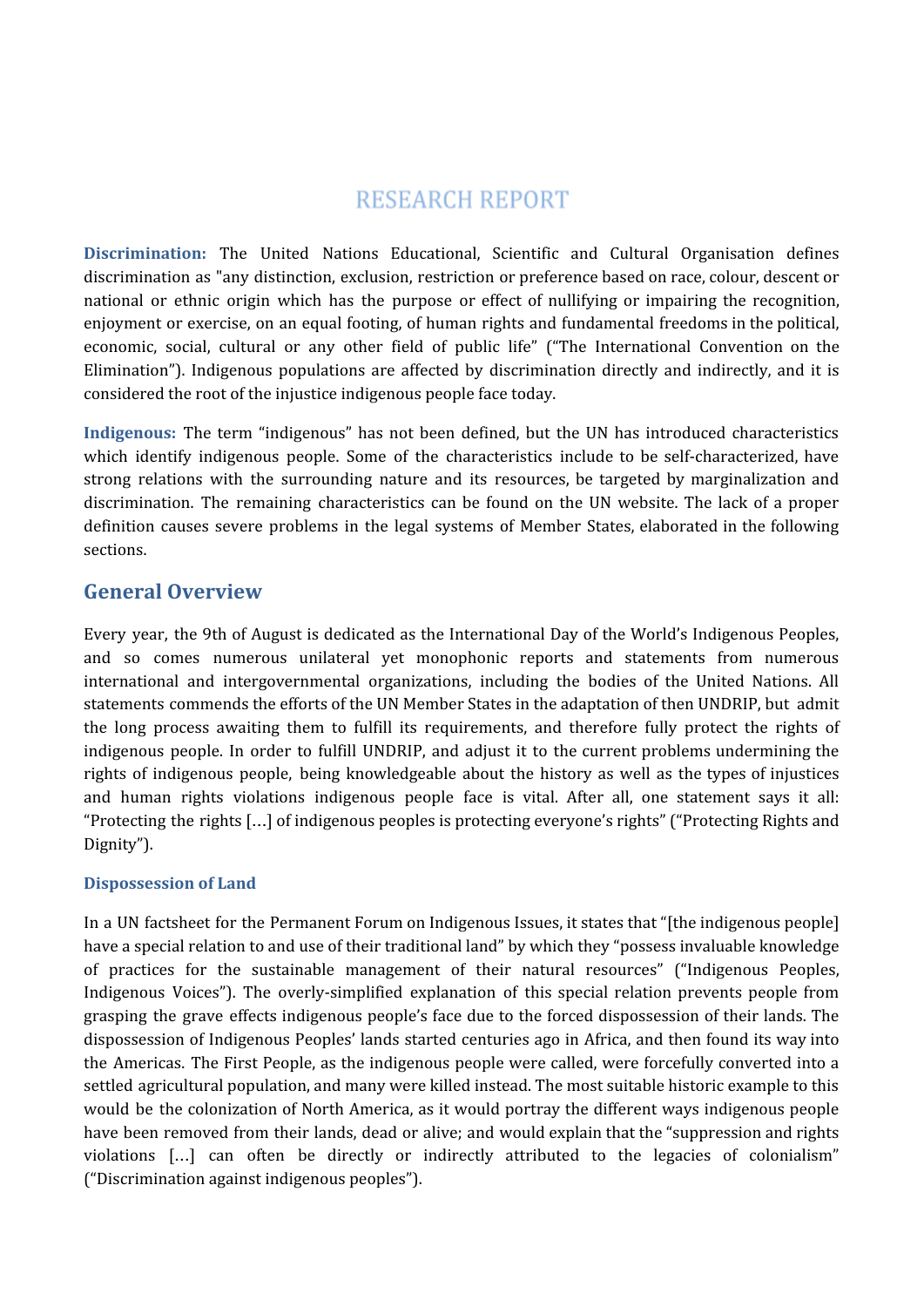When Cristopher Columbus first put step onto America in 1492, it is estimated that "more than 100 million indigenous people [were] in the Americas" ("Dispossession, Destruction and the Reserves"). The population, however, fell drastically following the first contact between the indigenous and the colonialists. Historians summarize this sharp decrease as the indigenous people's face-off with "imminent destruction". The spread of diseases such as measles and smallpox to which the indigenous people were not immune to nor developed enough to cope with are largely accounted for the decrease of the population, but are not solemnly responsible. European settlers colonized their land, and killed the indigenous people who opposed them. The difference in development between the two ethnic groups enabled this process to be much more easier, and eased the process colonization. Indigenous people were forcefully removed from their lands, and their natural resources were exhausted. The settlers became the protecting authority of the lands, but stripped away the land rights of the indigenous people. With the arrival of more settlers in the following centuries, the need of local partners slowly decreased, worsening the already dangerous position the indigenous were in.

Today [indigenous people] suffer higher rates of landlessness, […] and internal displacement than other groups ("Learn More about Indigenous People's Rights"). In order to tackle this issue, the United Nations Human Rights Office of the High Commissioner (OHCHR) has introduced the Expert Mechanism on the Rights of Indigenous Peoples carried out a study on free, prior and informed consent through resolution 33/25 in September 2018. This mechanism prohibits states to relocate Indigenous People's without their "free, prior and informed consent" and without being given an adequate compensation. This however, did not prevent companies and governments to lease, sell and pollute these lands, therefore indirectly forcing the Indigenous people out it. Discrimination, which will be elaborated on in the next section, and active armed tensions are other factors forcing these people out of their lands. Activists defending these lands are targeted and are even murdered, pointing out the inadequacy of the expert mechanism. Such human rights abuses continue to disconnect these people from their traditional lands and instead force them to leave for urban locations.

#### **Discrimination and Social Disadvantages**

15% of the world's extreme poor is considered to be indigenous, and Amnesty International mainly attributes this to the discrimination they continue to face. The "second-class citizen" treatment is not only conducted by citizens, but also further encouraged by governmental actions.

The legal systems of countries are the starting point of discrimination as they even fail to define the term "indigenous". Terms such as "native, tribal, ethnic minority, etc." are used to define indigenous people in laws regarding lands and resources, generating confusion in the legal framework. In some cases, discriminatory language first introduced by the colonialists is still being used in legal texts, ignoring the adoption of UNDRIP and the concept it presents. The confusion in the legal framework allows governments to use it as a loophole to avoid international regulations and obligations put forward by UNDRIP. Indonesia and many other Asian countries have thus been able to "evade UN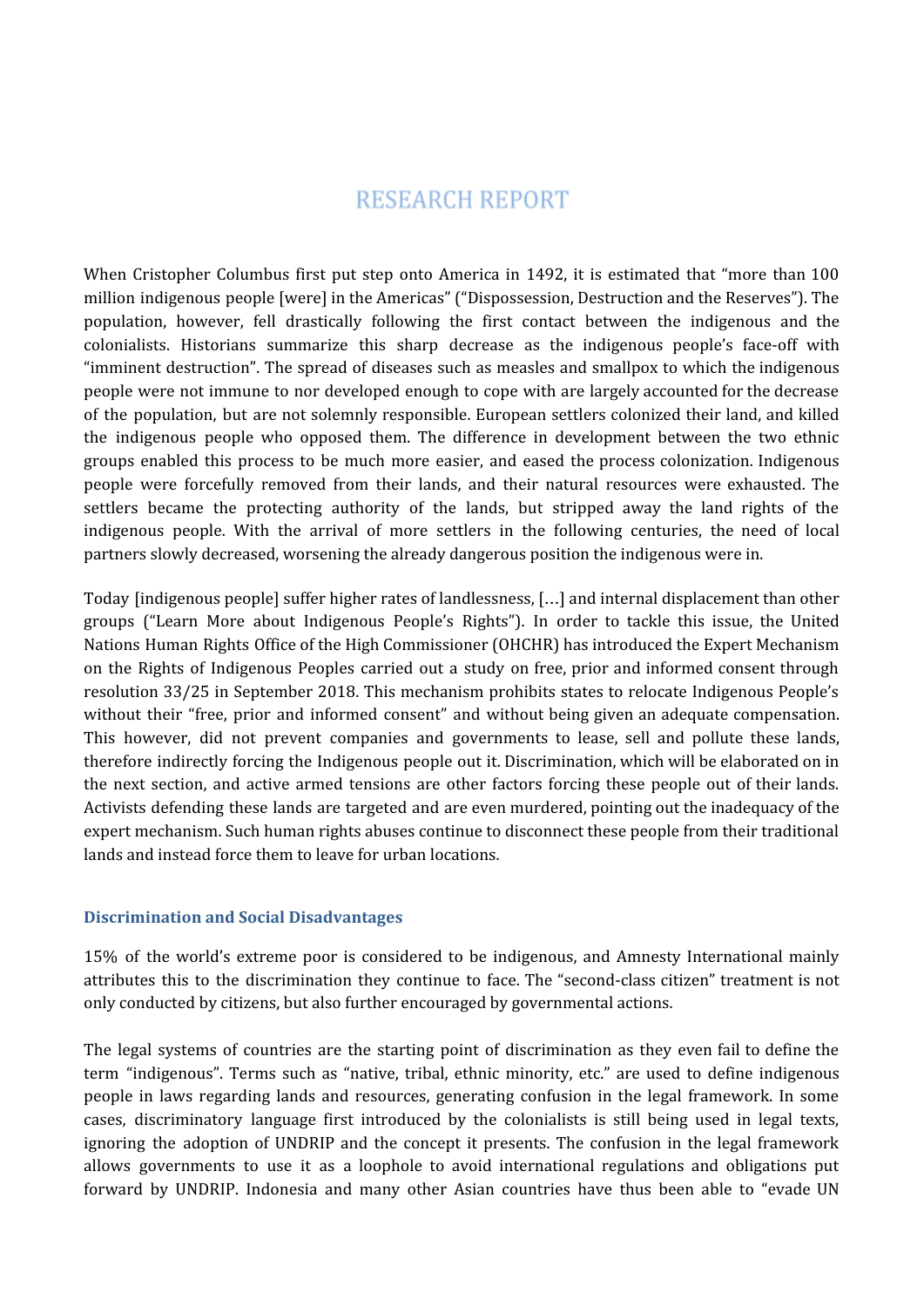human rights standards" ("Discrimination against indigenous peoples"). The discrimination is very evident today as indigenous people seeking for basic services such as health and education are being suppressed.

Indigenous groups have also been denied their right of self-determination which is protected under international law as their right to identify their political status. Governments therefore do not protect the livelihoods, rights and lands of the indigenous.

Discrimination affects the most vulnerable of the indigenous population: women and children. Amnesty International reports that indigenous women have "higher rates of maternal mortality, teenage pregnancy and sexually transmitted diseases and are likely to suffer violence" ("Learn more about Indigenous People's Rights"). Discrimination prevents them from using healthcare facilities, and causes tension within communities and the building blocks of it: families. This makes women and children the target of domestic abuse.

Indigenous people have faced injustice for years and governments show no intention of rectification. Patricia Miranda Wattimena, a former advocacy coordinator at Asia Indigenous Peoples Pact in Thailand, pointed out that "justice will only be realized when the colonial-era legacies of marginalization and discrimination are eliminated […]". It is the fundamental task of the UN to provide the centuries awaited justice through the provision and proper protection of indigenous people's rights.

## **Major Parties Involved and Their Views**

#### **Australia**

Indigenous population is Australia is estimated to be 3% of the overall population, standing at 745,000 according to International Work Groups for Indigenous Affairs. Australia has not ratified Convention 169 by the International Labour Organisation, which focused on matters extremely significant to the indigenous people, and which will be elaborated in the following sections. Australia also voted against UNDRIP in 2007, but later changed its position and went on to endorse it in 2009. Discrimination and inequalities still show signs of existence in Australia, as mortality rates for Aborginals and Torres Strait Islanders remain 1.7 times higher than that of the remaining non-indigenous population at this time. Discrimination in Australia's justice system is also evident, with 2,400 prisoners per 100,000 indigenous people against a much less number for the non-indigenous polulation.

#### **Brazil**

Briefly mentioned in the introduction, the situation in Brazil is worsening rapidly following the shift in power. Jair Bolsonaro, a far-right politician also referred to as the "Brazilian Trump" has directed the government's efforts to exploit the natural resources of the Amazon rainfall, and easing this process at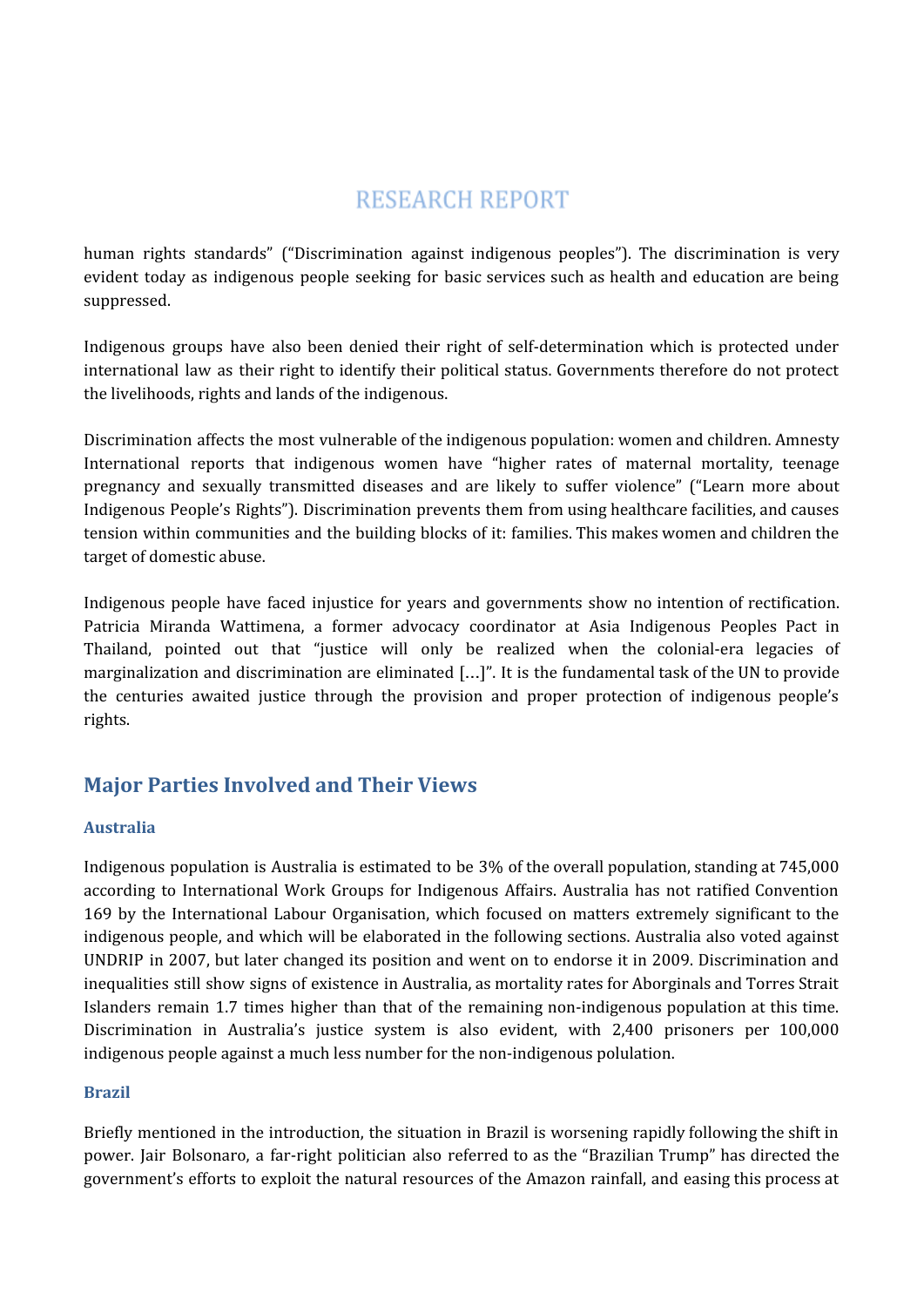all costs. The recent leadership change made in the Funai agency points Bolsonaro's efforts into that direction. The Brazilian constitution does recognize the rights of indigenous people and even "states that the government is responsible for the demarcation of indigenous lands" ("Indigenous Rights in Brazil"). However, in practice, Brazil is not doing its best. Despite demarcating indigenous people's lands, Brazil does not provide funding for healthcare and education, therefore worsening their living conditions. Other ongoing projects in Amazon together with the deforestation added up to the already bad treatment standards.

#### **Indonesia**

According to the International Work Group for Indigenous Affairs (IWGIA), Indonesia "does not fully accept the concept of indigenous peoples" ("Solidarity Statement for the Recognition") Indonesia is home to an estimated 70 million indigenous people, but yet the indigenous population faces violence due to "investments in indigenous territories". It should be noted the Indonesia adopted UNDRIP, but does not fully implement it as it does not agree with the concept of indigenous people. IWGIA states that the government has therefore "rejected calls for specific needs of indigenous groups as it did not recognize them as indigenous.

#### **Canada**

Canada has a long history with the indigenous people. In 2007, it voted against UNDRIP. Later in 2010, it officially adopted it. Canada currently recognizes three groups of aboriginal peoples: Indians, Inuit and Métis. According to IWGIA, indigenous people in Canada "are challenged by the slow implementation of UNDRIP, child welfare and violence against indigenous women and girls" ("Canada IW 2019"). Canada has started adapting its constitution in order to "ensure consistency with the UN Declaration [UNDRIP]". However, Canada has not consulted indigenous representatives in this process.

#### **Amnesty International**

Amnesty International is an international unbiased human rights movement. It has supported indigenous people in their fight for securing their rights and has supported them during the preparation process of UNDRIP. Amnesty International also provides legal assistance for the indigenous people to reclaim their lands. Amnesty International fights for the fulfillment of the UNDRIP by all Member States.

### **Timeline of Events**

| 02 Jun 1959 | ILO Convention 107 was put into force. |
|-------------|----------------------------------------|
|             |                                        |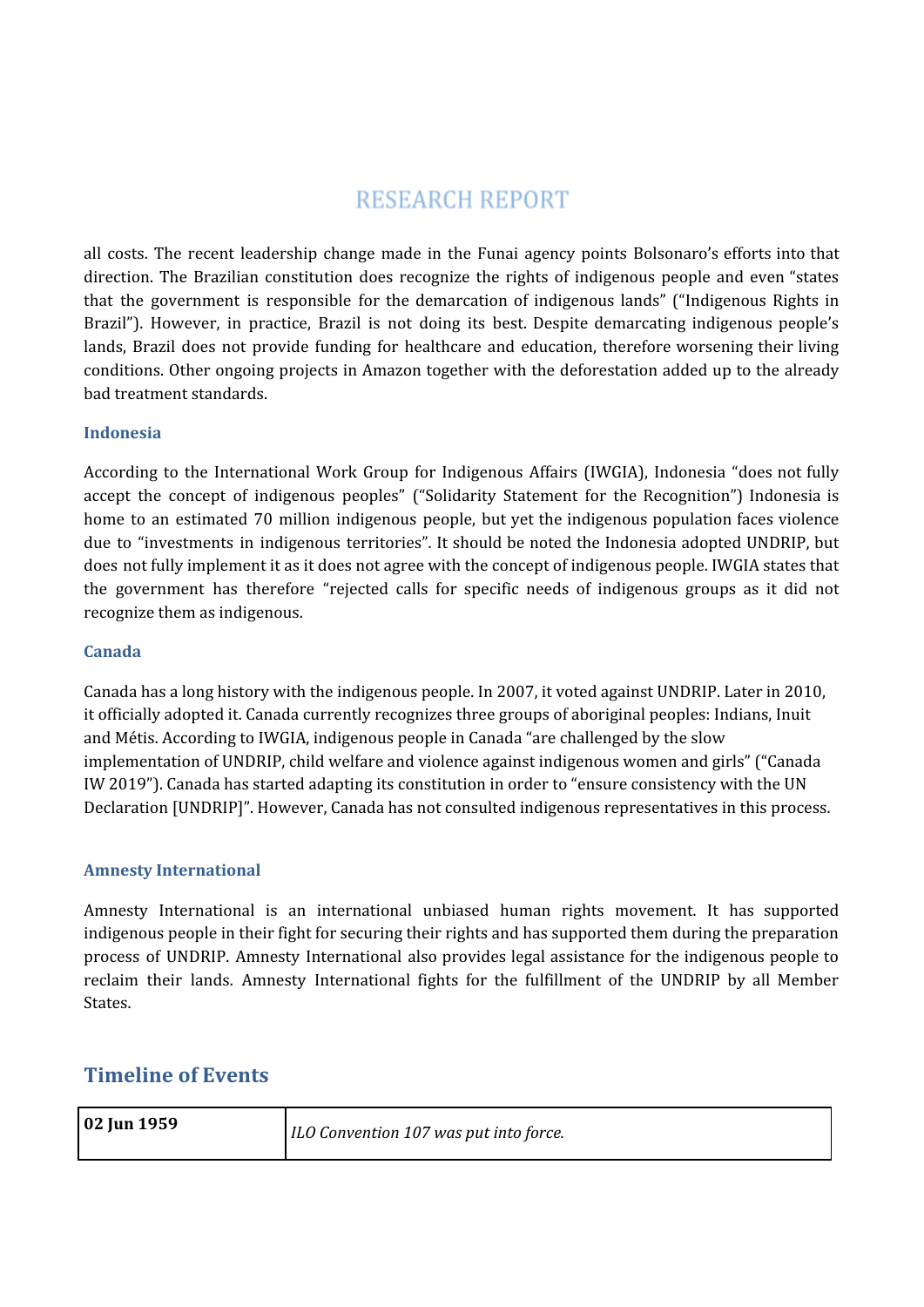| 05 Sep 1991     | ILO Convention 169 was put into force.    |
|-----------------|-------------------------------------------|
| 13 Dec 2007     | UNDRIP was adopted by the United Nations. |
| 2010            | Canada endorses UNDRIP.                   |
| <b>Jul 2011</b> | <b>USA</b> endorses UNDRIP.               |
| 28 Oct 2019     | Bolsonaro is elected president.           |

### **Evaluation of Previous Attempts to Resolve the Issue**

The International Labour Organization (ILO)'s Convention 169 (C169) serves as "a framework for indigenous and tribal people's empowerment" ("Indigenous and Tribal People's"). It takes matters such as gender equality and non-discrimination at hand, and is considered to be the precursor of UNDRIP. It, however, did not gain support from Asian and African countries, and failed to become an improvement to its previous related convention, C107. This is because "countries clung to [C107's] integrationist approach" ("A Practitioner's Perspective"). The term "indigenous people" in C169 also wasn't applicable for Asian and African countries, therefore causing restraint in the adoption of the convention. The need of a proper and accepted definition for the term "indigenous" surfaced once again.



International Labour Organization

The UNDRIP was adopted by the United Nations in 2007, but faced opposition from unexpected countries such as Canada and the United States; two of the four countries that voted against the Declaration. Canada was concerned over the wording of clauses regarding lands and natural resources. Later, all four contrast that opposed the declaration adopted it. One problem with the declaration is that it is non-binding, meaning that it is a resolution that "progresses into a law". The lacking specificity of the declaration and its complexity for implementation has pushed Member States to find loopholes partially implement the declaration instead of fulfilling it, and lacking definitions benefit Member States for that particular matter. UNDRIP was a huge step forward for indigenous people, but the steady progress has been slow. Indigenous people still remain vulnerable and still make up 15% of the world's poorest peoples. This signals that other actions must be taken in order to speed up the process of protecting indigenous people's rights.

### **Possible Solutions**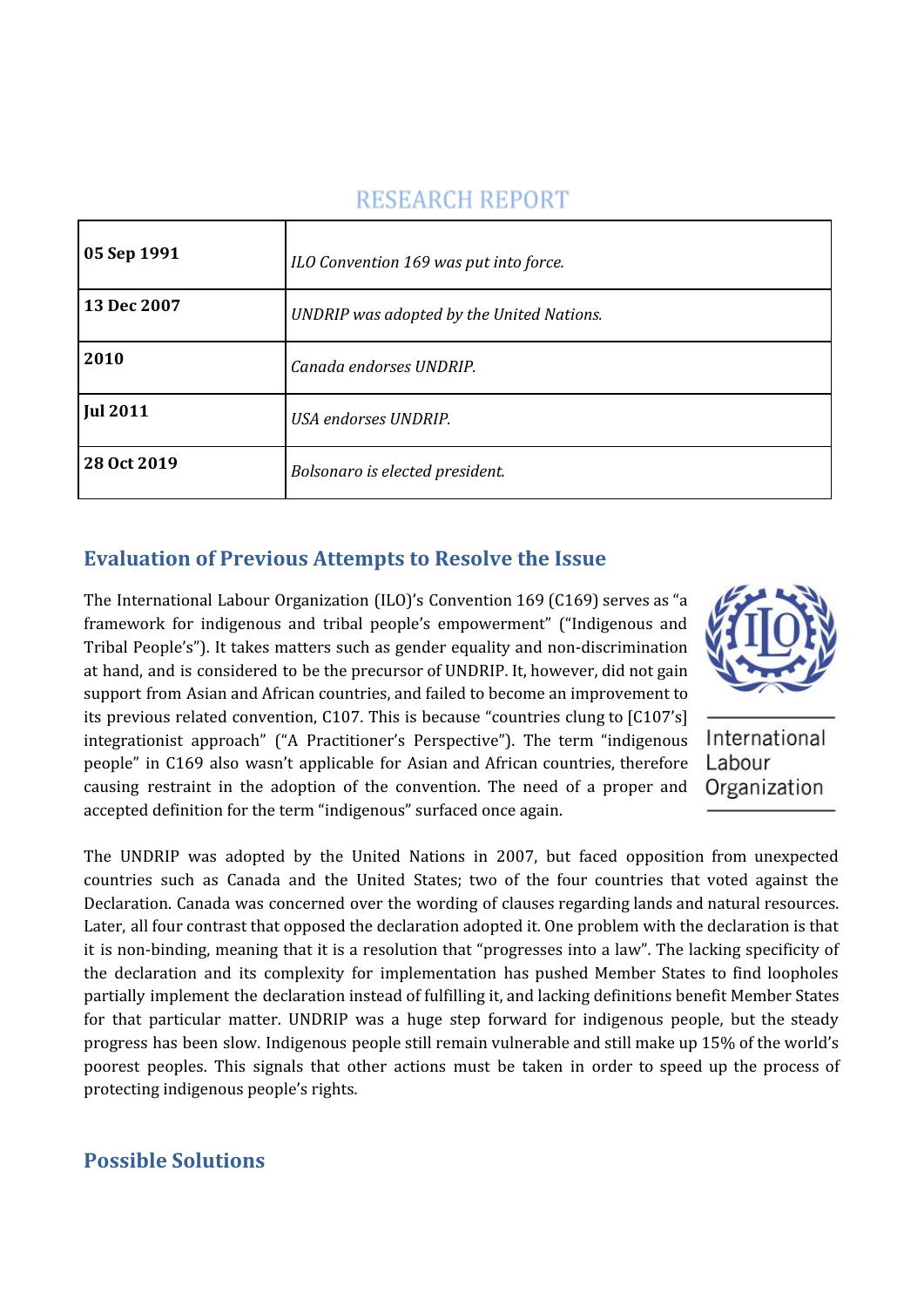One problem in this issue is the lack of a concrete and comprehensive definition of the term "indigenous" which caves way to the evasion of international agreements and treaties protecting the rights of indigenous people. Efforts to define "indigenous" and "indigenous populations" have been conducted but have fallen short in terms of effectiveness. These efforts can be reestablished and modified in order to display progress. A definition would close the loopholes in Member States' legal framework and thus prevent the partial circumvention of UNDRIP.

Discrimination against the indigenous must be minimized and eradicated in order to create an secure environment for their rights. Governments can be provided with outside support in the identification of laws that are improper and/or do not fall between the lines of UNDRIP in order to minimize the undermining of indigenous people's rights.

Natural resources embody culture, and therefore need to be protected. The cooperative and appropriate usage of these resources should be discussed with indigenous leaders. An internationally recognized convention regarding the usage of these natural sources can be discussed in sessions organized by the UN and attended by the relevant UN bodies.

## **Bibliography**

"Protecting Rights and Dignity of Indigenous Peoples 'Is Protecting Everyone's Rights' – UN." *United Nations*, United Nations, 9 Aug. 2017,

[www.un.org/sustainabledevelopment/blog/2017/08/protecting-rights-and-dignity-of-indigenous-p](http://www.un.org/sustainabledevelopment/blog/2017/08/protecting-rights-and-dignity-of-indigenous-peoples-is-protecting-everyones-rights-un/) [eoples-is-protecting-everyones-rights-un/](http://www.un.org/sustainabledevelopment/blog/2017/08/protecting-rights-and-dignity-of-indigenous-peoples-is-protecting-everyones-rights-un/).

Phillips, Dom. "Bolsonaro Pick for Funai Agency Horrifies Indigenous Leaders." *The Guardian*, Guardian News and Media, 21 July 2019, www.theguardian.com/world/2019/jul/21/bolsonaro-funai-indigenous-agency-xavier-da-silva.

"Indigenous Peoples, Indigenous Voices." United Nations (UN) Permanent Forum on Indigenous Issues.

"Dispossession, Destruction, and the Reserves." *Facing History and Ourselves*, www.facinghistory.org/stolen-lives-indigenous-peoples-canada-and-indian-residential-schools/hist orical-background/dispossession-destruction-and-reserves.

"Learn More about Indigenous People's Rights." *Indigenous Peoples | Amnesty International*, www.amnesty.org/en/what-we-do/indigenous-peoples/.

"StudyFPIC." *OHCHR*, www.ohchr.org/EN/Issues/IPeoples/EMRIP/Pages/StudyFPIC.aspx.

Wattimena, Patricia Miranda. "DISCRIMINATION AGAINST INDIGENOUS PEOPLES, FROM LEGAL TEXTS TO POLICING PRACTICE." *Cultural Survival*, World Policy, 15 Oct. 2018,